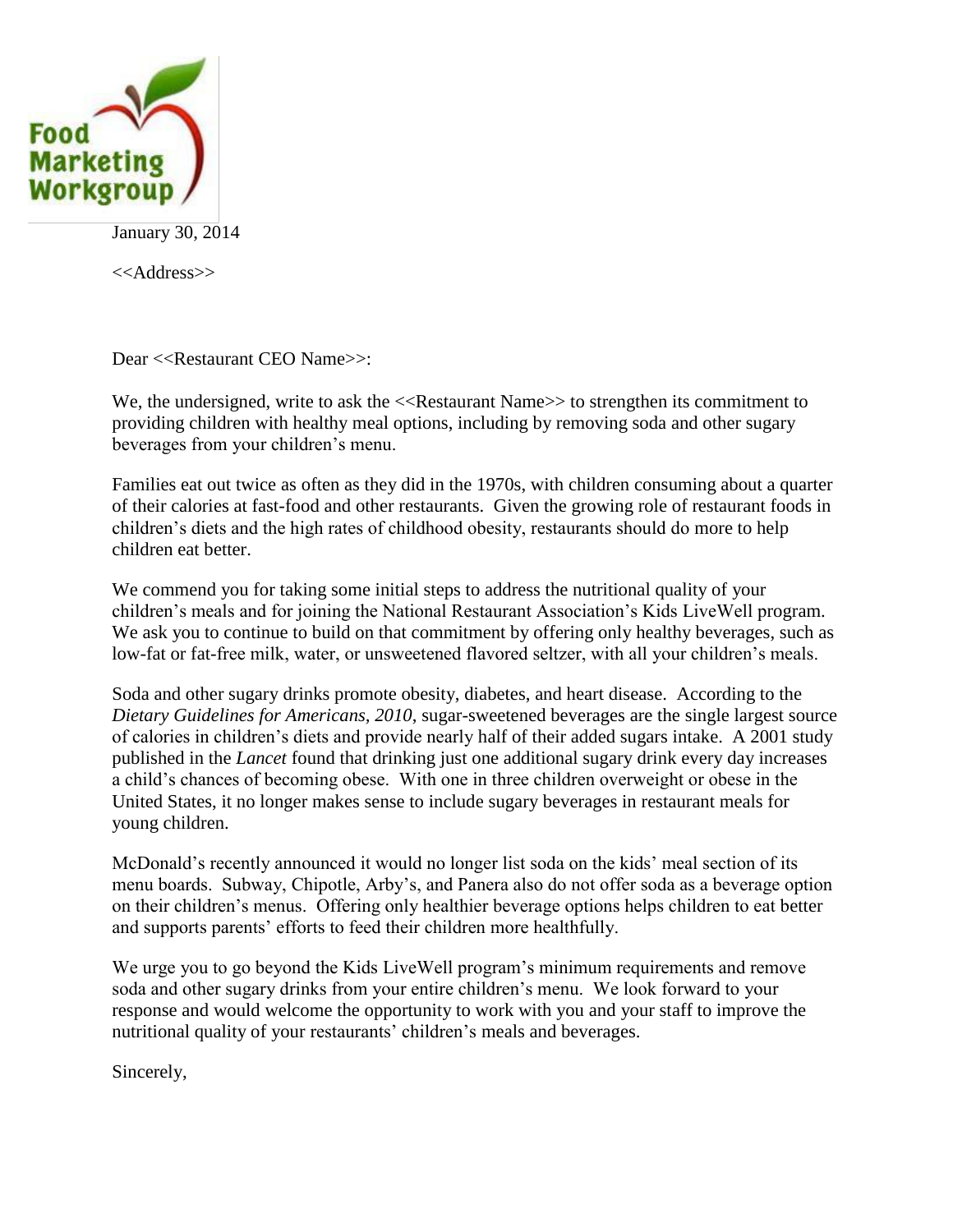## **Organizations**

A World Fit For Kids Academy of Nutrition and Dietetics Advocates for Better Children's Diets American Academy of Sports Dietitians and **Nutritionists** American Cancer Society American Diabetes Association American Institute for Cancer Research American Medical Student Association American School Health Association Asian and Pacific Islander Obesity Prevention Alliance Association of State Public Health **Nutritionists** Bangor Health and Community Services Bay Area Nutrition and Physical Activity Collaborative Berkeley Media Studies Group California Center for Public Health Advocacy California Conference of Local Health Department Nutritionists The California Endowment California WIC Association Cancer Prevention and Treatment Fund Center for Communications, Health & the Environment

Center for Digital Democracy Center for Global Policy Solutions Center for Nutrition and Activity Promotion Center for Science in the Public Interest Central California Regional Obesity Prevention Program ChangeLab Solutions Childhood Obesity Prevention Coalition Children Now Community Food and Justice Coalition Congregation of Sisters of St. Agnes Consortium to Lower Obesity in Chicago Children Consumer Federation of America Day One Defeat Diabetes Foundation D'fine Sculpting & Nutrition LLC Directors of Health Promotion and Education Earth Day Network Eat Smart, Move More South Carolina Energy Up! First 5 Yolo Florida Prevention Research Center Food and Water Watch Food Fight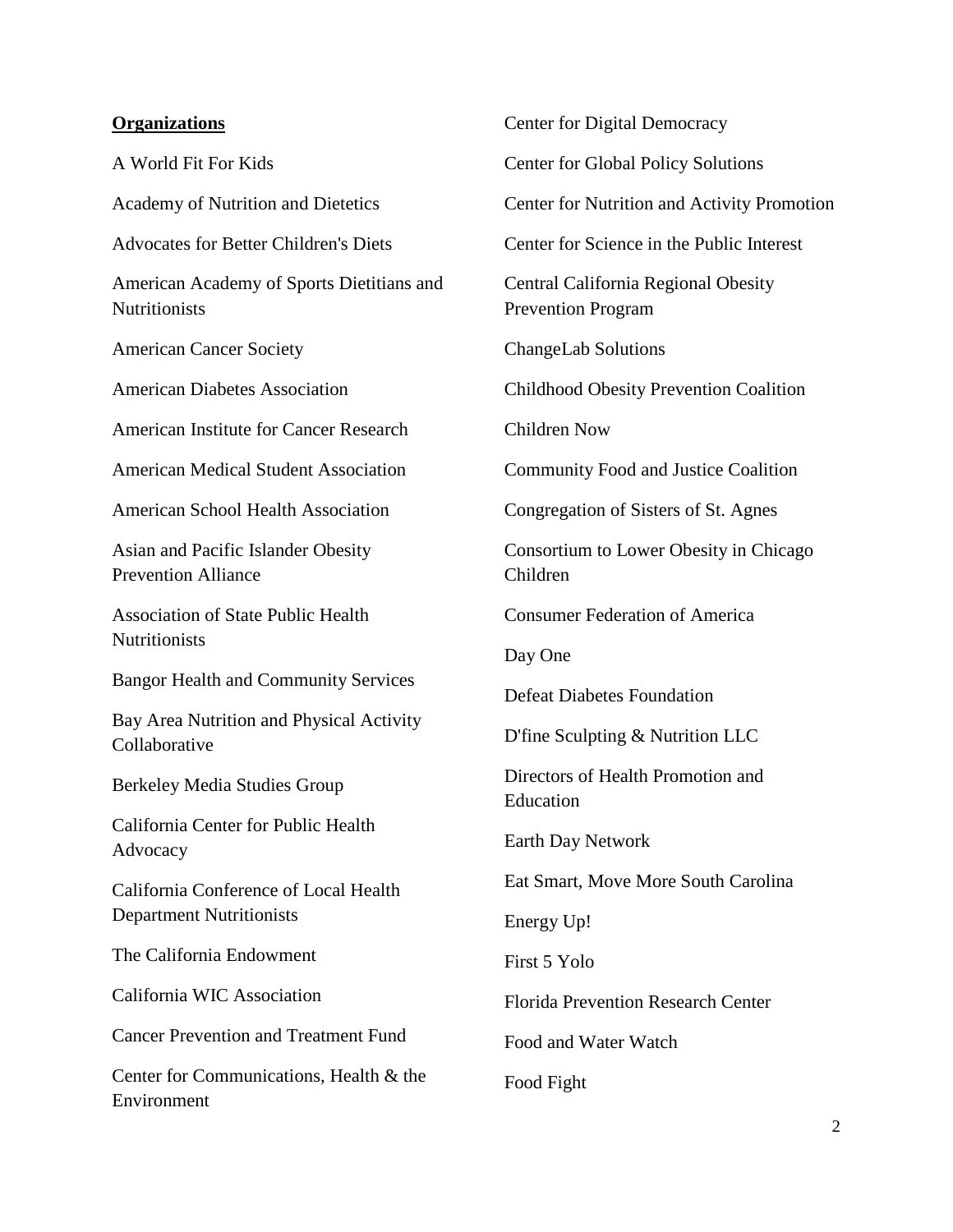Food, Nutrition & Policy Consultants, LLC

Food Trust

GW Cancer Institute

Healthy Living Rochester

Hispanic Dental Association

The Horizon Foundation of Howard County, MD

Indian Rural Health Association

Institute for America's Health

Institute for Integrative Nutrition

Institute for a Sustainable Future

Interfaith Center on Corporate Responsibility

Iowa Public Health Association

KC Healthy Kids

Lane Coalition for Healthy Active Youth

Latino Coalition for a Healthy California

LiveWell Colorado

Louisiana Public Health Institute

Maine Public Health Association

Mercyhurst University Institute for Public Health

Midwest Coalition for Responsible Investment

MomsRising.org

National Action Against Obesity

National Association of Chronic Disease **Directors** National Association of County and City Health Officials National Center for Weight & Wellness National Congress of Black Women National Consumers League National Council of La Raza National Network of Public Health Institutes National Physicians Alliance National WIC Association The Nemours Foundation New York State Public Health Association Northwest Coalition for Responsible Investment Nutrition First Oral Health America Oregon Public Health Institute Parents, Educators & Advocates Connection for Healthy School Food (PEACHSF) Partners for a Healthier Community Partnership for a Healthier New York City Partnership for a Healthy Lincoln Partners for a Healthy Nevada Partnership for Prevention Philadelphia Department of Public Health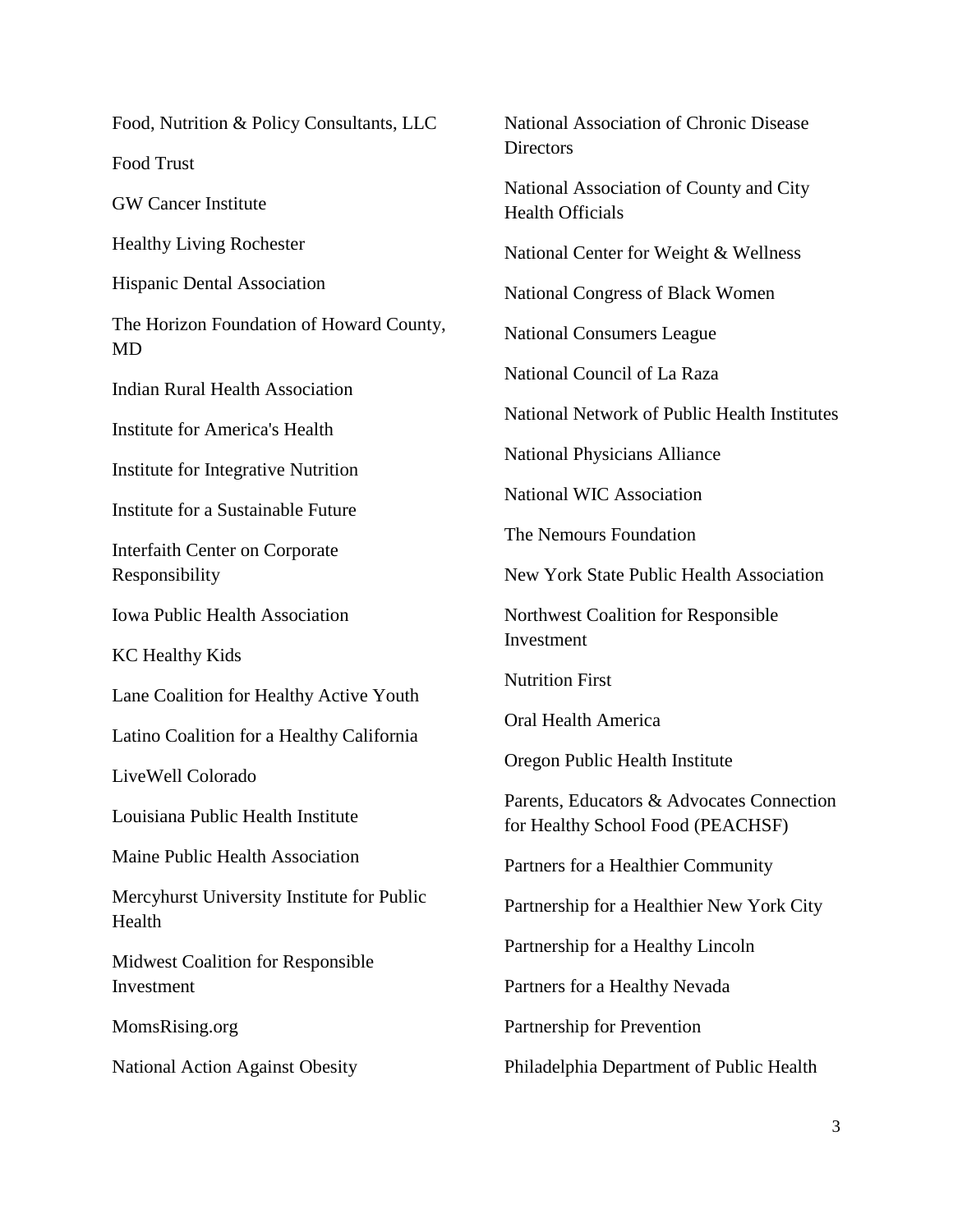Praxis Project Prevention Institute Progressive Leadership Alliance of Nevada Project LEAN Public Health Advocacy Institute Public Health Institute Recipe for Success Real Food for Kids Real Food for Kids - Montgomery Rudd Center for Food Policy & Obesity Shape Up America! Social Justice Learning Institute Society for Nutrition Education and Behavior SuperKids Nutrition Tweens Nutrition and Fitness Coalition Upstream Public Health Young People's Healthy Heart Program **Academic Experts (affiliations for identification purposes only)**

Alberto Ascherio, MD, DrPH Departments of Epidemiology and Nutrition Harvard School of Public Health Department of Medicine Harvard University

Sharon R. Akabas, PhD Institute of Human Nutrition Columbia University

Edna Page Anderson, PhD Retired Adjunct Professor University of South Carolina

Lawrence J. Appel, MD, MPH C. David Molina, MD, MPH. Chair in Medicine Director, Welch Center for Prevention, Epidemiology and Clinical Research Johns Hopkins Medical Institutions

Ameena Batada, DrPH Department of Health and Wellness University of North Carolina, Asheville

Robert Wm. Blum MD, MPH, PhD Chair, Department of Population, Family and Reproductive Health Bloomberg School of Public Health Johns Hopkins University

Janet Bond Brill, PhD, RDN, FAND Nutritionist and Author Calories, LLC

Faith Boninger, PhD Commercialism in Education Research Center University of Colorado, Bolder

David Britt Retired President-CEO Sesame Workshop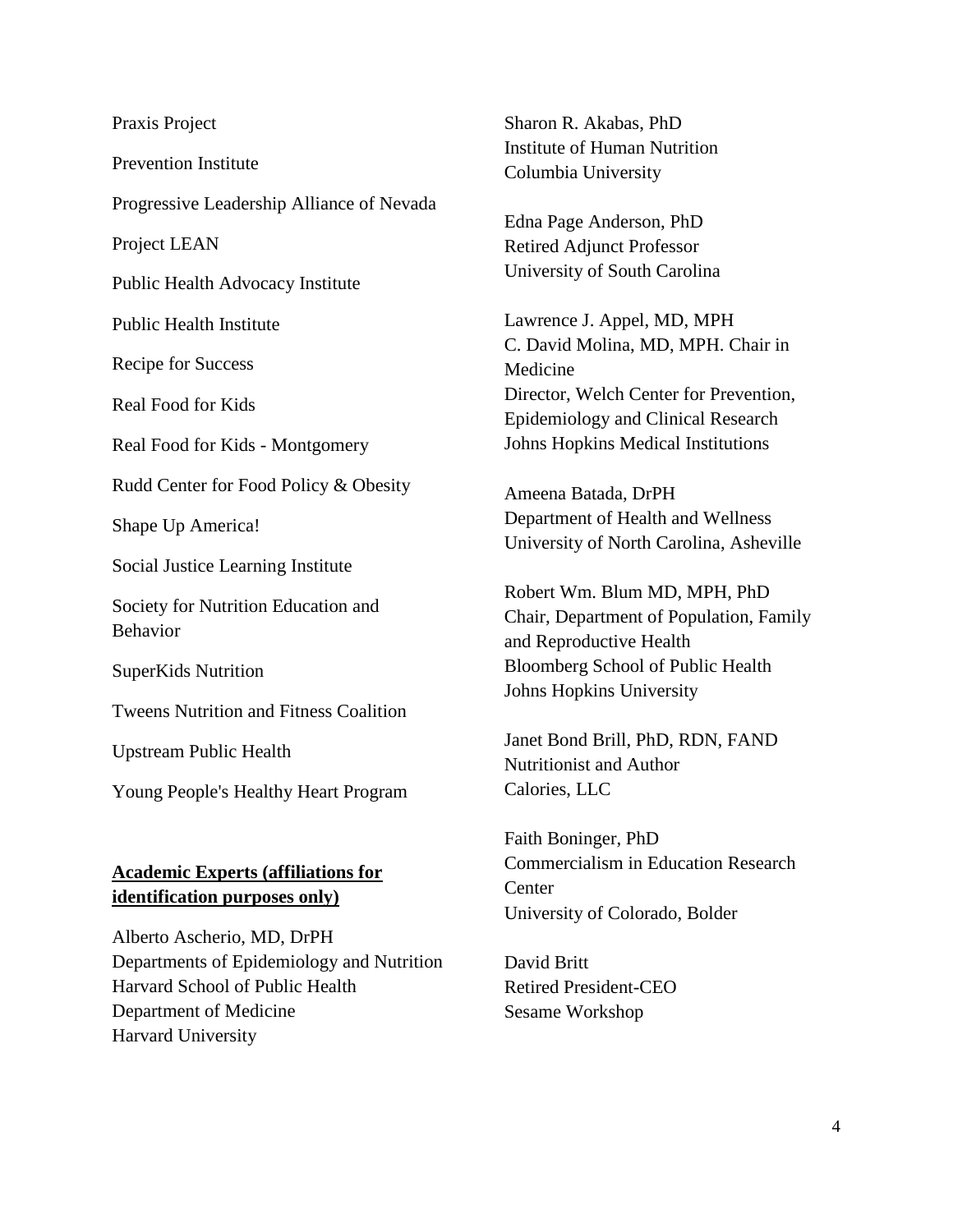Angela J. Campbell, JD, LLM Georgetown Law Georgetown University

Deborah Cohen, MD, MPH RAND Corporation Pardee RAND Graduate School

Marsha N. Cohen, JD Hon. Raymond L. Sullivan Professor of Law University of California Hastings College of the Law

Sonja L. Connor, MS, RDN, LD Division of Endocrinology, Diabetes and Clinical Nutrition Oregon Health & Science University

David Cutler, PhD Department of Economics Harvard University

Jennifer L. DeJong, PhD, FNP-BC, CNE Department of Nursing Concordia College

Sharon M. Donovan, PhD, RD Melissa M. Noel Endowed Chair in Nutrition and Health Department of Food Science and Human **Nutrition** University of Illinois, Urbana-Champaign

John W. Farquhar, MD Stanford Prevention Research Center School of Medicine Stanford University

Christopher Gardner, PhD Director of Nutrition Studies Stanford Prevention Research Center School of Medicine Stanford University

Jean L. Harris, PhD Department of Exercise Science, Health Studies, Physical Education and Sport Management Ruth S. Ammon School of Education Adelphi University

Frank B. Hu, MD, PhD Departments of Epidemiology and Nutrition Harvard School of Public Health Department of Medicine Harvard Medical School

Nancy Huehnergarth Nancy F. Huehnergarth Consulting

David Hunter, MBBS, MPH, ScD Departments of Epidemiology and Nutrition Harvard School of Public Health

Rachel K. Johnson, PhD, MPH, RD, FAHA Department of Nutrition and Food Sciences Department of Medicine University of Vermont

Scott Kahan, MD, MPH School of Medicine School of Public Health and Health Services George Washington University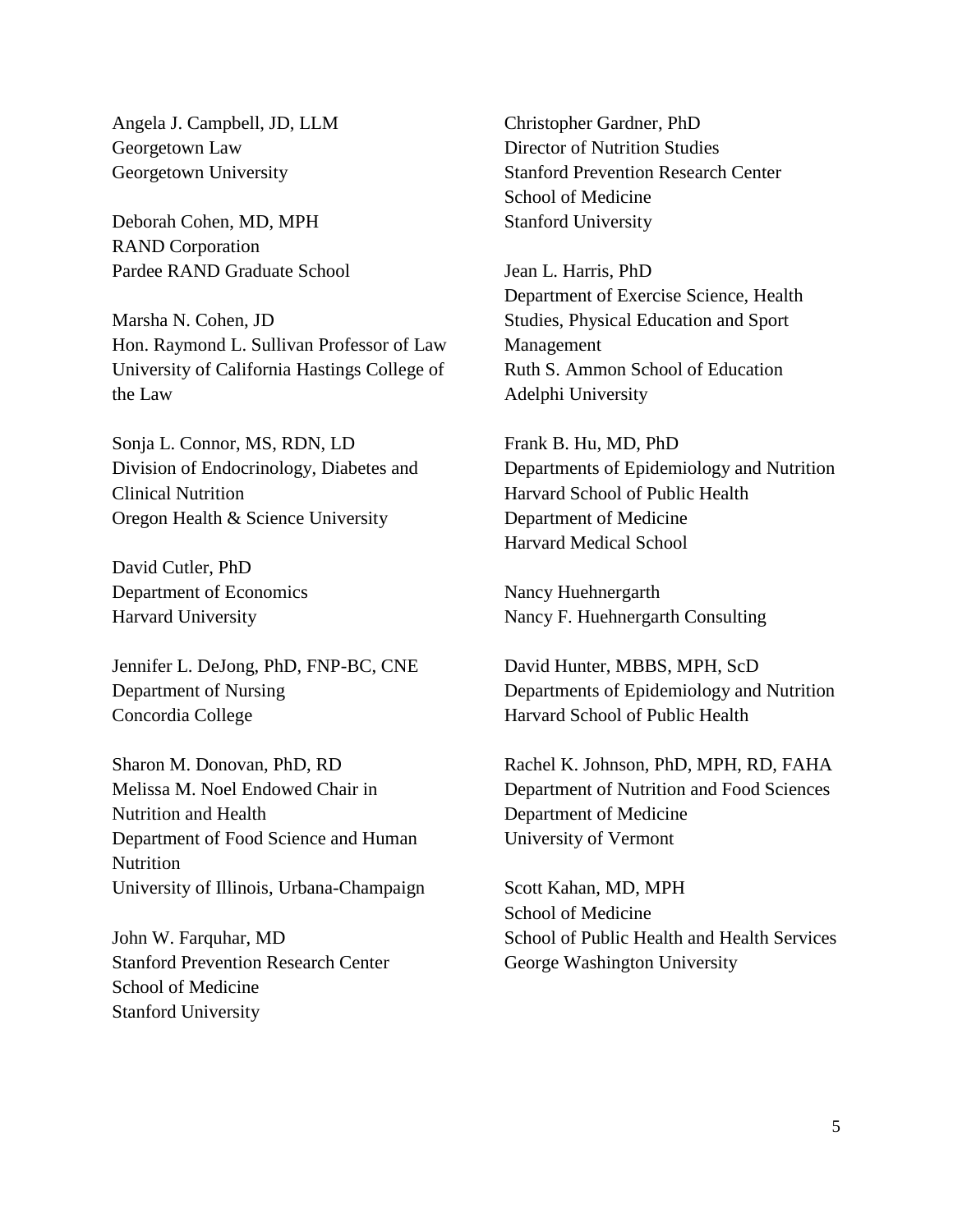David L. Katz, MD, MPH, FACPM, FACP **Director** Yale Prevention Research Center School of Medicine Yale University

Francine R. Kaufman, MD Distinguished Professor Emerita of **Pediatrics** Keck School of Medicine University of Southern California

Julie Anne Kennel, PhD, RD, LD College of Education and Human Ecology The Ohio State University

Thomas E. Kottke, MD, MSPH Medical Director for Population Health, **HealthPartners** University of Minnesota Medical School

James Krieger, MD, MPH Chief, Chronic Disease and Injury Prevention Section Public Health - Seattle and King County

Dale Kunkel, PhD Department of Communication University of Arizona

Lawrence H. Kushi, ScD Director of Scientific Policy Division of Research Kaiser Permanente

Bob Lutz, MD, MPH Spokane Regional Board of Health Spokane, Washington

Jay Maddock, PhD **Director** Office of Public Health Studies University of Hawaii at Manoa

JoAnne E. Manson, MD, DrPH Department of Medicine Harvard Medical School Department of Epidemiology School of Public Health Harvard University

Susan T. Mayne, PhD Chair Department of Chronic Disease Epidemiology Yale School of Public Health Associate Director Yale Cancer Center

Mary Miller Coordinated School Health Springdale School District

Mike Miller, MD, FACC, FAHA Departments of Medicine, Epidemiology and Public Health University of Maryland School of Medicine Director, Center for Preventive Cardiology University of Maryland Medical Center

Alex Molnar, PhD Director, Commercialism in Education Research Center University of Colorado, Boulder

Kathryn Montgomery, PhD School of Communication American University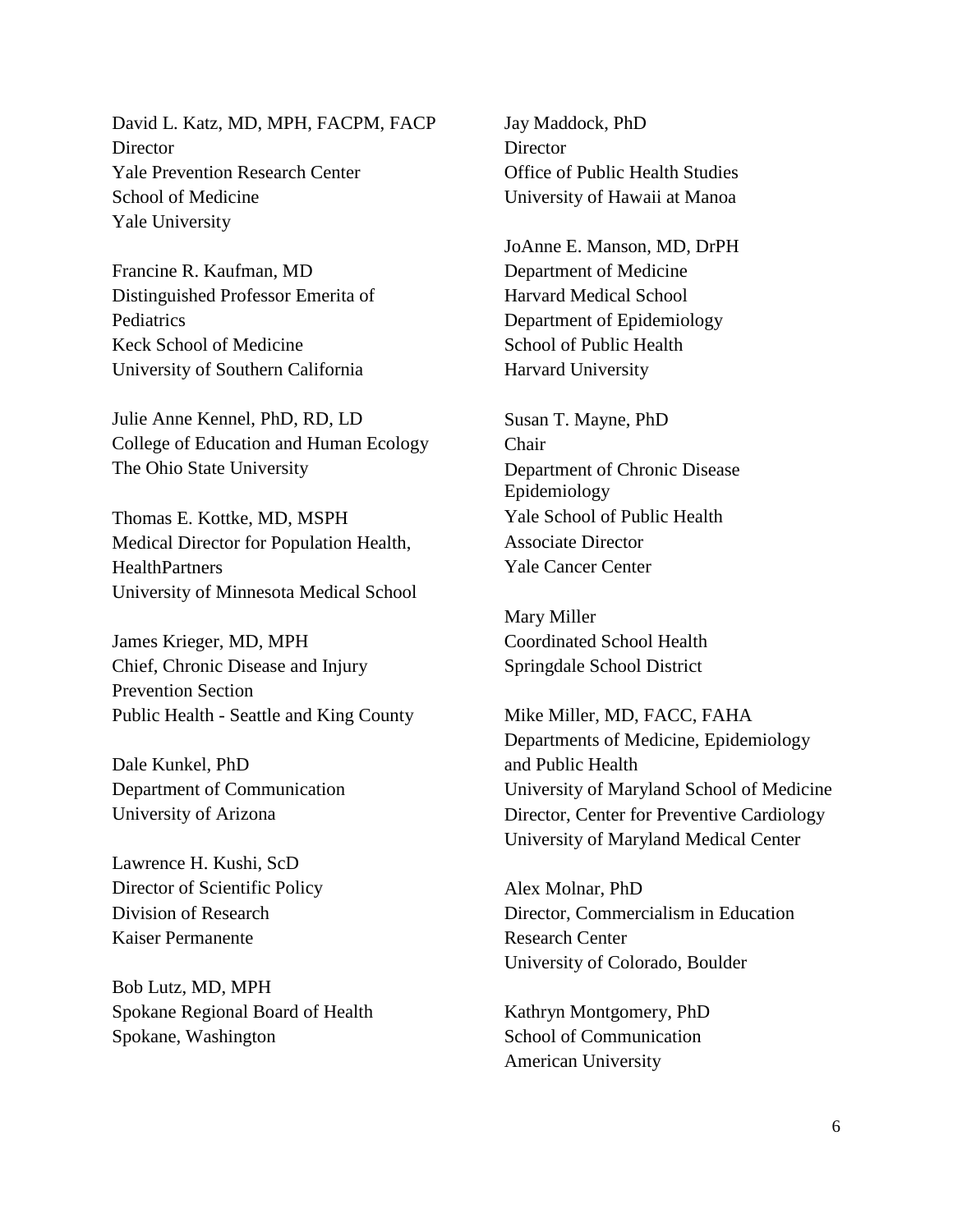William A. Neal, MD School of Medicine West Virginia University

Marion Nestle, PhD, MPH Department of Nutrition, Food Studies and Public Health New York University

Keryn Pasch, PhD, MPH Assistant Professor Austin, Texas

Barry M. Popkin, PhD Department of Nutrition School of Public Health University of North Carolina, Chapel Hill

John D. Potter, MD, PhD Division of Public Health Services Fred Hutchinson Cancer Research Center

Debra B. Reed, PhD, RDN, LD Helen DeVitt Jones Chair Department of Nutrition, Hospitality and Retailing College of Human Sciences Texas Tech University

Bill Reger-Nash, EdD School of Public Health West Virginia University

Ingrid Richards Adams, PhD, RD, LD Department of Dietetics and Human **Nutrition** University of Kentucky

Eric Rimm, ScD Associate Professor of Medicine Harvard Medical School Changing Division of Network Medicine Brigham and Women's Hospital

Shreela Sharma, PhD, RD, LD Division of Epidemiology School of Public Health University of Texas, Houston

Leslie Spencer, PhD Department of Health and Exercise Science Rowan University

Diane D. Stadler, PhD, RD Division of Health Promotion and Sports Medicine Oregon Health & Science University

Meir Stampfer, MD, DrPH Department of Medicine Harvard Medical School Departments of Epidemiology and Nutrition Harvard School of Public Health Channing Division of Network Medicine Brigham and Women's Hospital

Lyn M. Steffen, PhD, MPH, RD Division of Epidemiology and Community Health School of Public Health University of Minnesota

Mary Story, PhD, RD Associate Director, Education and Training Duke Global Health Institute Department of Community and Family Medicine Duke University